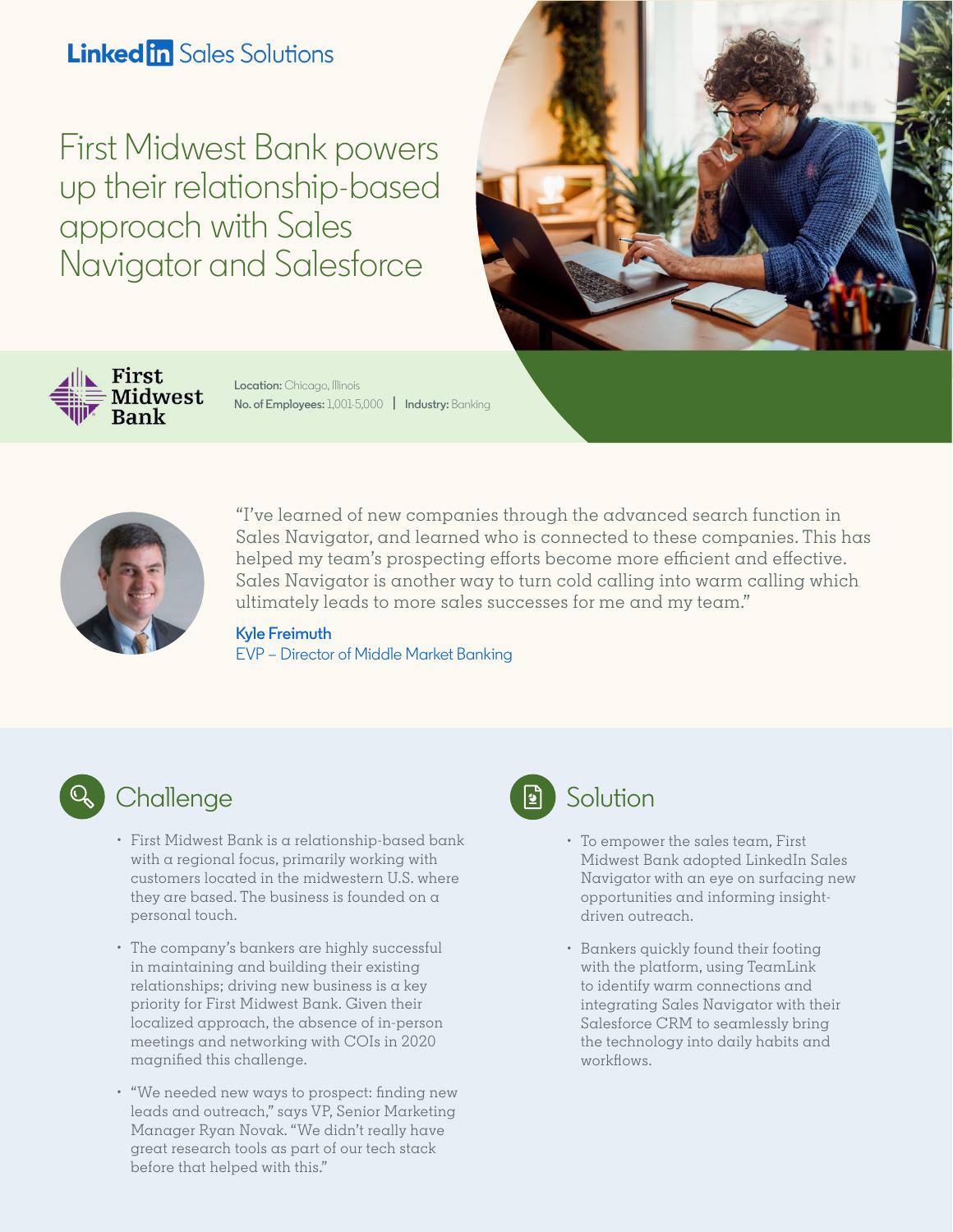



- Very quickly, Sales Navigator became a central fixture of the bank's selling strategy. In 2020, 68% of opportunities won by Navigator users at First Midwest Bank were influenced by Sales Navigator, with another 31% sourced by digital selling.
- The impact of Sales Navigator on prospecting success was clear to see. Deals sourced to Sales Navigator saw 61% higher win rates compared to all others.
- What contributed to this uplift? It's simple, in Novak's eyes: Using LinkedIn and Sales Navigator helps the company's bankers better understand and stay in touch with prospects and clients, even if they can't meet in person. "The more engaged they are with clients and prospects, the more often they win the deal," he says.



of won deals in 2020 influenced by Sales Navigator. **31% of won deals**  sourced to Sales Navigator



higher win rates on deals sourced to Sales Navigator